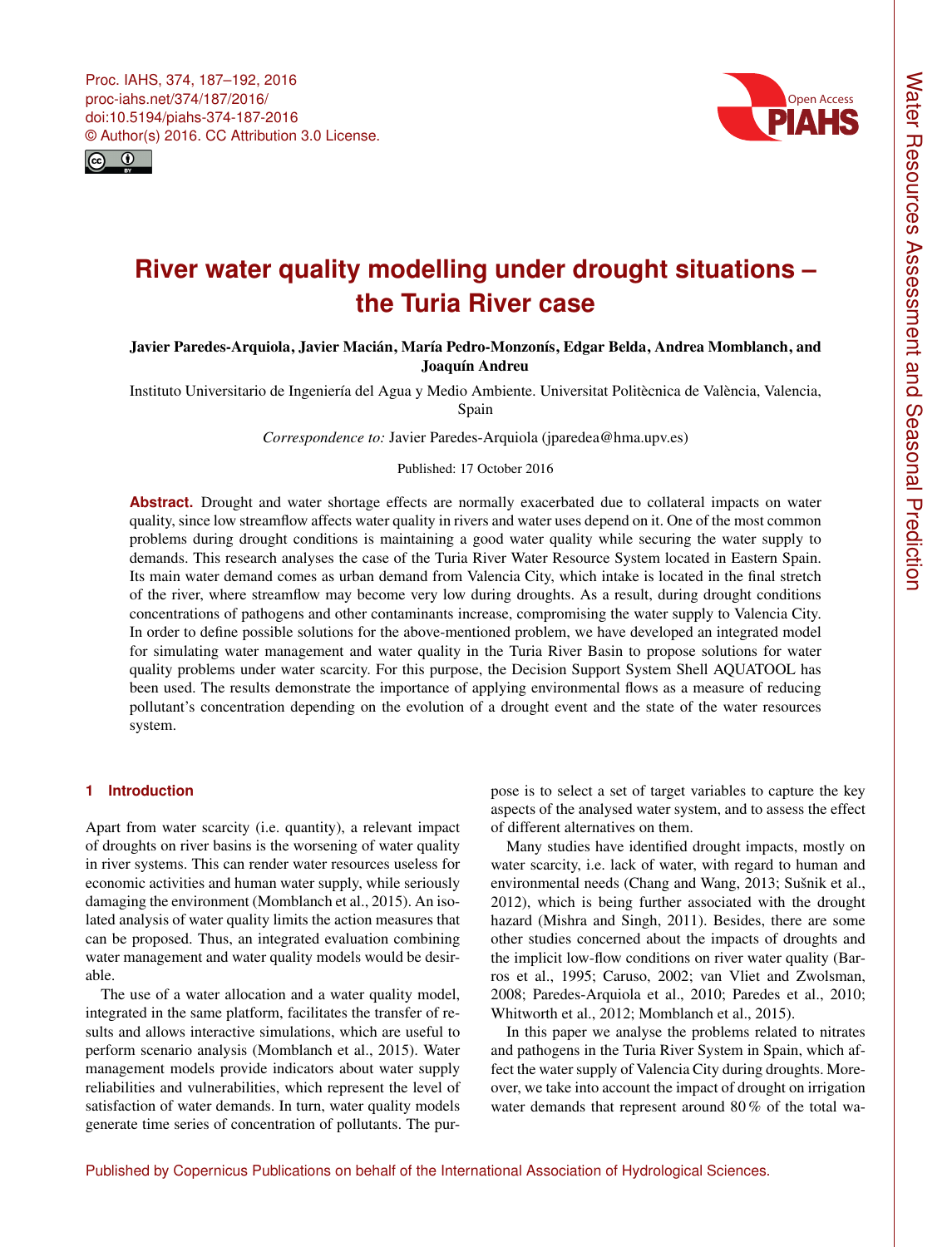ter use in the basin. To do so, we connect a water allocation model with a water quality model in order to test different scenarios and propose a balanced solution considering water quantity-quality tradeoffs.

## **2 Material and methods**

A key objective of this research is to develop a water quality model along the Turia River to analyse the influence of nitrates, and total (TC) and faecal coliforms (FC) in the final stretch of the river, as well as building a water allocation model to assess water supply reliability for agricultural demands. For this purpose, the Decision Support System Shell (DSSS) AQUATOOL (Andreu et al., 1996) will be used. AQUATOOL comprises several modules. Firstly, the SIMGES module (Andreu et al., 1996) allows the evaluation on water resources allocation and secondly, the GESCAL module (Paredes-Arquiola et al., 2010) allows the assessment of water quality. This methodology allows us to analyse different alternatives to cope with problems triggered by droughts in the Turia River Basin. The main features of these modules are described below.

SIMGES is a general simulation model for river basins or complex water resources systems. It includes control or storage elements (surface water and groundwater) and elements for collection, transport, use and/or consumption, and artificial recharge of water. The simulation is done at a monthly scale and it can reproduce the water flow through the system at any spatial scale the user prefers. The SIMGES module also considers the return flows to the surface water system and the recharge to the groundwater system. It also takes into account the evaporation and infiltration losses from reservoirs and the interaction between surface water and groundwater. Water resources management is simulated using operation rules, which try to maintain a similar filling level in reservoirs using reservoir zone curves. It allows definition of environmental flows, as well as setting different water use priorities. The simulation and management of the surface water system are done at the same time using a network flow optimization algorithm. This algorithm determines the flows through the system trying to satisfy the multiple objectives of deficit minimization, and maximum adaptation to reservoir objective volume curves and hydroelectric production objectives. The optimization is improved through an iterative solution process of the network, what allows improving the quality of the simulated non-linear processes, such as infiltration, evaporation and surface and groundwater interaction.

GESCAL was developed to evaluate the water quality at a river basin level. For this, it includes the calculation of all processes or water quality modifications both in rivers and reservoirs. These calculations are done at every element of the river basin scheme defined with SIMGES connecting them according to the calculated flows. Applying it to different decision alternatives in the river basin management it is

possible to evaluate the consequences for the water quality in different river stretches. GESCAL allows for the modelling of water temperature, arbitrary constituents, dissolved oxygen, biological oxygen demand (BOD), the nitrogen cycle, phytoplankton and phosphorous. Arbitrary constituents are defined as those for which degradation can be modelled as a first-order kinetic and/or with a sedimentation velocity. Dissolved oxygen can be considered with three possible levels of complexity. The simplest level considers BOD and dissolved oxygen. The intermediate level considers the cycle of nitrogen and the effect on dissolved oxygen, and organic nitrogen, ammonia, and nitrates. The highest level of complexity of BOD models includes the nitrogen cycle, phytoplankton, and the phosphorous cycle, as well as their relationships and the effects on dissolved oxygen. A detailed description of the processes and the model can be found in Paredes et al. (2004).

The first step represents the development of the water management and water quality models, which will be calibrated and validated. At this step, it is very important to include a drought period in the calibration and validation to ensure that the models adequately represent the performance of the system in this specific situation (Momblanch et al., 2015). The results from the calibrated models represent the baseline situation, which will be used as the reference scenario. The analysis of the calibration outcome and the initial results will provide key information to recognize the main problems occurring in the basin.

In the second step, the action measures are designed and combined to generate reasonable and realistic scenarios, in line with the water quantity and quality problems identified in the Turia River Basin during droughts. Thus, the measures that can be simulated are referred either to water quantity or water quality actions. It is important to select the proper target variables that represent the evolution of the addressed problems.

As a final step, it is necessary to analyse the existing tradeoffs by means of the target variables for the selection of the measures or sequence of measures that best facilitate the mitigation of drought effects.

#### **3 Case study: the Turia River Basin**

#### 3.1 Characterization of the study area

The Turia River Basin (TRB) is located in the eastern part of the Iberian Peninsula in Spain (Fig. 1). It is the second most extensive basin  $(6393 \text{ km}^2)$  and water resources producer in the Jucar River Basin District. The Turia River has a length of 280 km, traversing the provinces of Teruel, Cuenca and Valencia, and it has its mouth in the city of Valencia at the Mediterranean Sea. Hence, it is a characteristic Mediterranean river, heavily affected by drought events, presenting large differences in flow in different seasons. The main reservoirs are Arquillo de San Blas, Benagéber and Loriguilla.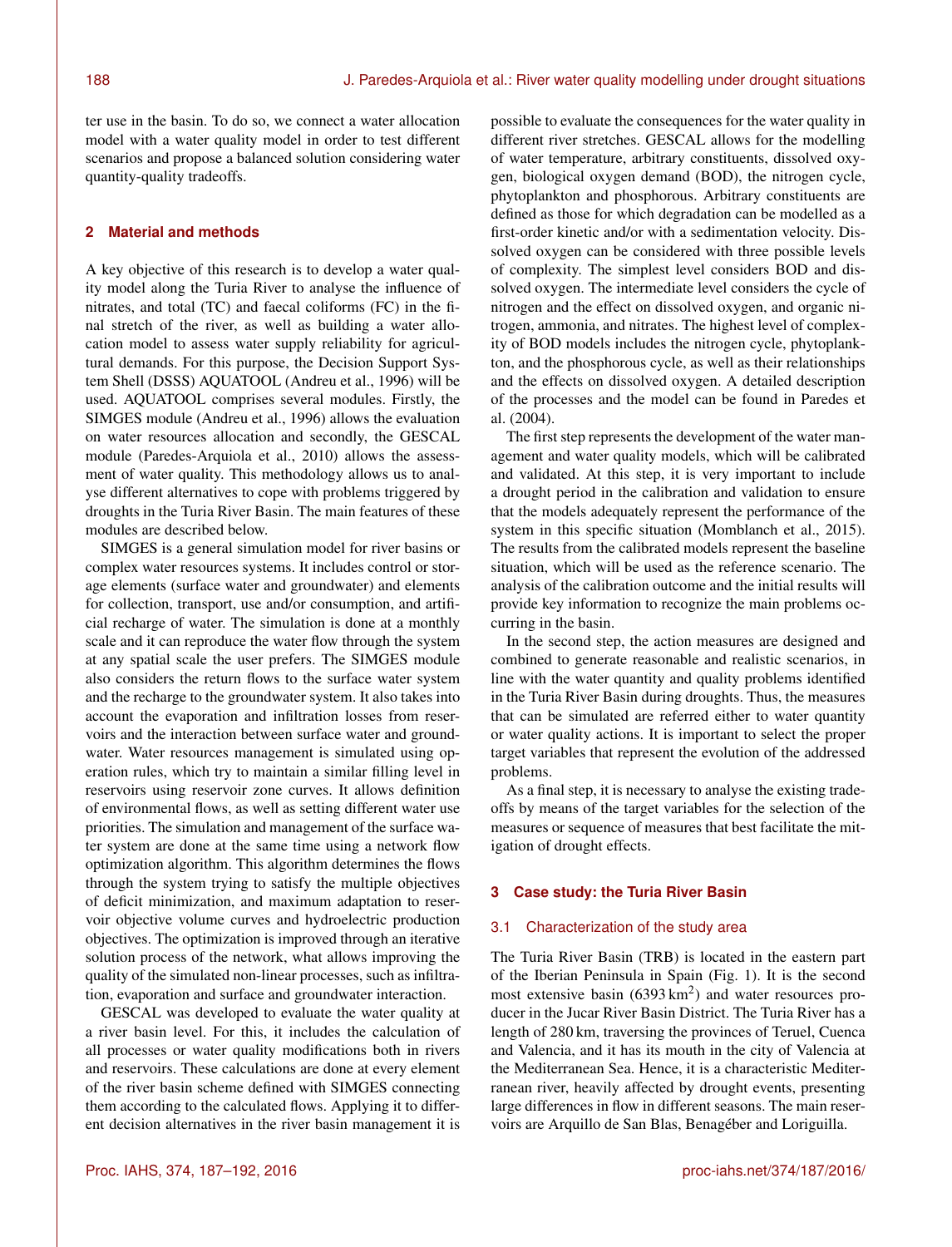

**Figure 1.** Location of Turia River (right) in the Jucar River Basin (Source: [http://www.chj.es\)](http://www.chj.es).

The main water demands in the basin are agrarian and urban. Along its middle and lower stretch three agrarian demands are located: the Campo del Turia, Pueblos Castillos and Tradicionales. The Campo del Turia and Pueblos Castillo irrigation demands are located in the middle part of the system and the Tradicionales in the lower basin. The main urban demand is the supply to Valencia City, which has a population of 1 million inhabitants, and its intake is located near the Tradicionales agricultural intake.

The basin has different problems related with water quantity and quality. One of the main problems is the allocation of water among agrarian demands during drought periods. Droughts are common in this basin and during these periods there is not enough water for the three above-mentioned demands. Therefore, reductions in the water supplies have to be applied. Under this consideration, flows are lower because management tries to keep water in the reservoirs and consequently an increased concentration of pollutants is measured in the river. This causes a significant problem in the lower stretch of the river due to high concentrations of nitrates and pathogens. It is not just an environmental problem; also human health is affected since the intake of water for Valencia City is located in the lower zone. The origin of nitrates pollution is the return of flows from agrarian activities in the middle river stretch. On the other hand, urban runoff and effluents from Waste Water Treatment Plants (WWTPs), also located in the middle river stretch, are responsible for the pathogen pollution. Therefore, there is an increment of pathogens and other compounds in the river, among others TC, FC, and Escherichia Coli.

## 3.2 Model building

The necessary data to develop the water resource quality model are:

– Streamflow time series measured in gauging stations and reservoirs levels. Time series of water supplies to agrarian and urban demands. A naturalization of streamflow has been done taking into account streamflow time series measured in the gauging stations, reservoirs levels and water supplies to agrarian and urban demands.



**Figure 2.** Scheme of the simulation model. The fundamental elements characterizing the Jucar River Basin.

- Environmental flows have also been considered, i.e. the model includes  $0.7 \text{ m}^3 \text{ s}^{-1}$  downstream the Benagéber Reservoir,  $0.5 \text{ m}^3 \text{ s}^{-1}$  downstream the Loriguilla Reservoir, and  $1 \text{ m}^3 \text{ s}^{-1}$  upstream the Repartiment Weir.
- Turbined flows in hydropower stations are also taken into account.
- Water volume and pollutant concentrations treated in WWTPs, which discharge in the river, time series of pollutant concentrations recorded in the quality stations located along the river and water temperature in different locations in the river.

Figure 2 shows the scheme of the SIMGES and GESCAL models used to estimate the water quality in which the different elements of the system are identified.

#### 3.3 Calibration of the model

The water allocation model has been calibrated and validated. An easy way to do this is by comparing the real volumes measured in the main gauging stations of the system with the simulated volumes in the same points of the model. This was done for the period October 2004 to September 2014. The observed and simulated series were very similar, and thus the water allocation model was considered valid to conduct the proposed drought impact and management analysis (Fig. 3).

The water quality model was developed in order to simulate the concentrations of nitrates, TC and FC along the river. The calibration of the water quality model consisted of adjusting the parameters, which control the physical, chemical and biological processes causing variations in the concentrations of the considered compounds. Notice that whenever the measurements were done, they were considered as representative values of a whole month because GESCAL works on monthly stationary basis. Thus, the calibration focused on the similarity of observed and simulated tendencies instead of looking for a perfect match. The parts of the river, which required a bigger calibration effort were the lower sections due to the high concentration of urban discharges.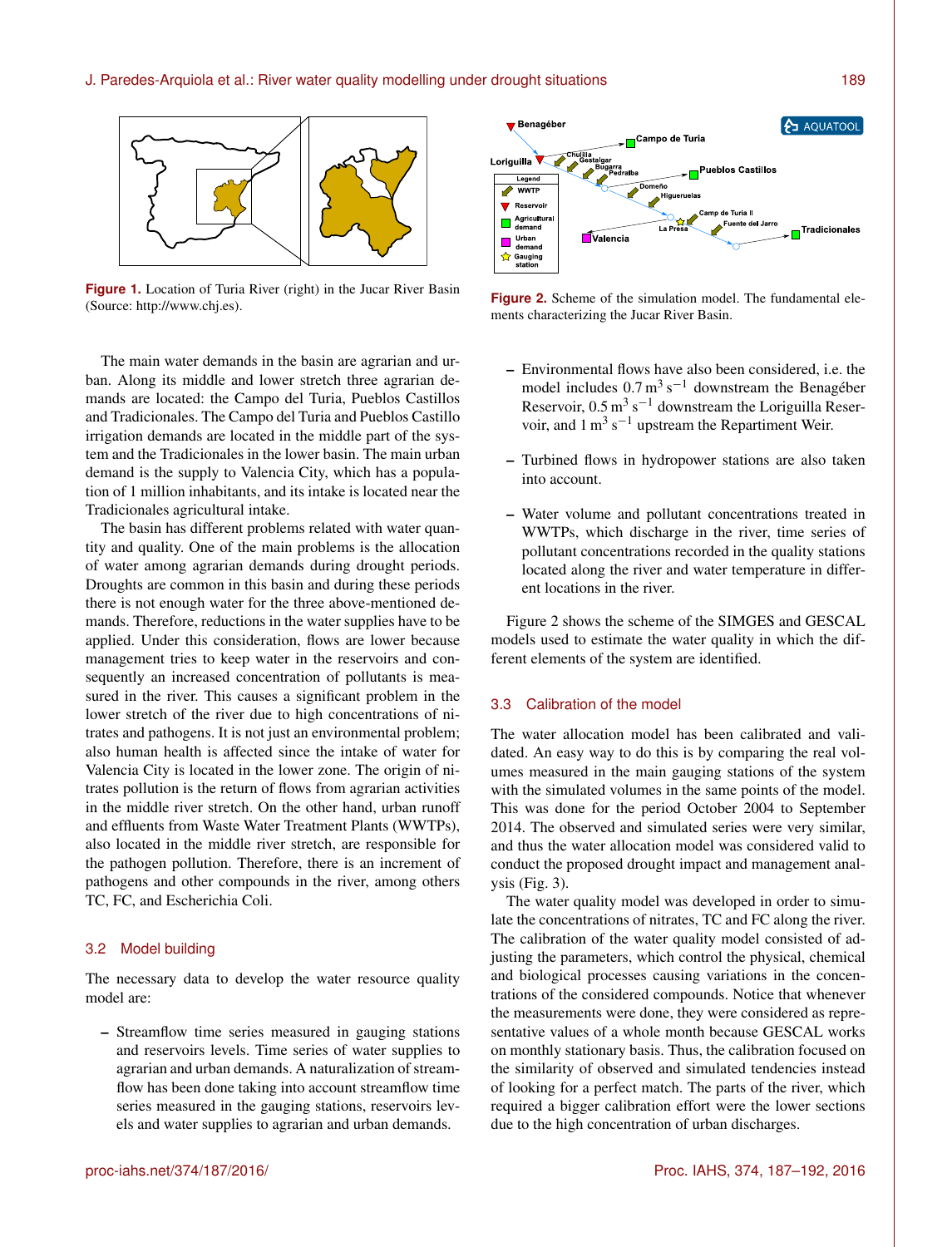

Water flows in La Presa gauging station (ROEA 25)

**Figure 3.** Comparison of water flows observed in La Presa and simulated by the model.



**Figure 4.** Adjustment between maximum, mean and minimum concentrations of TC observed and simulated along the Turia River.

Maximum, average and minimum concentrations observed and simulated along the Turia River are presented in Fig. 4. The outcome from the calibration shows a good agreement between the observed and simulated values. So, finally, the water quality model was also ready to perform the simulations required for the scenarios, i.e. exploration of measures.

#### 3.4 Simulation of scenarios

Model outcome was used to explore improvement of the water quality of the river in the vicinity of the Valencia City intake, while maintaining reliability of agrarian water demands. In order to achieve this goal, several scenarios have been considered that impose different minimum flows just upstream of the Valencia City intake. The imposed minimum flows range from  $8 \text{ m}^3 \text{ s}^{-1}$  (current historical minimum flow) to  $20 \,\mathrm{m^3\,s^{-1}}$ .

A traditional measure of reliability for agrarian water demand is the maximum supply deficit of the demand in one year and the maximum deficit in two consecutive years. On the other hand, resiliency is measured as the maximum number of consecutive months with deficit.

As presented in Table 1, imposed minimum flows up to  $12 \text{ m}^3 \text{ s}^{-1}$  can be adopted without significant increments of

agrarian deficits (compare MINFLOW12 with current situation). Flows of  $14 \text{ m}^3 \text{ s}^{-1}$  or more imply a substantial increase of deficits, which would mean important economic consequences for farmers.

It is important to notice that imposing high river flows near the drinking water intake (16, 18 or  $20 \text{ m}^3 \text{ s}^{-1}$ ) implies that in some drought periods there is not enough water to maintain such minimum flows, since it involves releasing too much water in periods when it is not necessary. This is reflected in Table 1 by the difference between "Imposed" and "Model" figures for each scenario. The "Imposed" minimum flow is the boundary condition predefined in the model, while the "Model" minimum flow is the flow at the analysed river stretch resulting from the simulation.

Regarding water quality aspects, Fig. 5 shows that the increase of river flow decreases concentrations of TC and FC overall in the critical periods. According to Spanish legislation, drinking water treatment plants, which apply intense physical and chemical treatment, refining, and disinfection (A3 type), should not use raw water with TC concentration above 50 000 UFC/100 mL. This is the case of the plant supplying Valencia City. Results show that the increase of minimum flows reduces TC concentrations to or below the legal threshold all along the simulated period, except for October 2007. Even imposing an envi-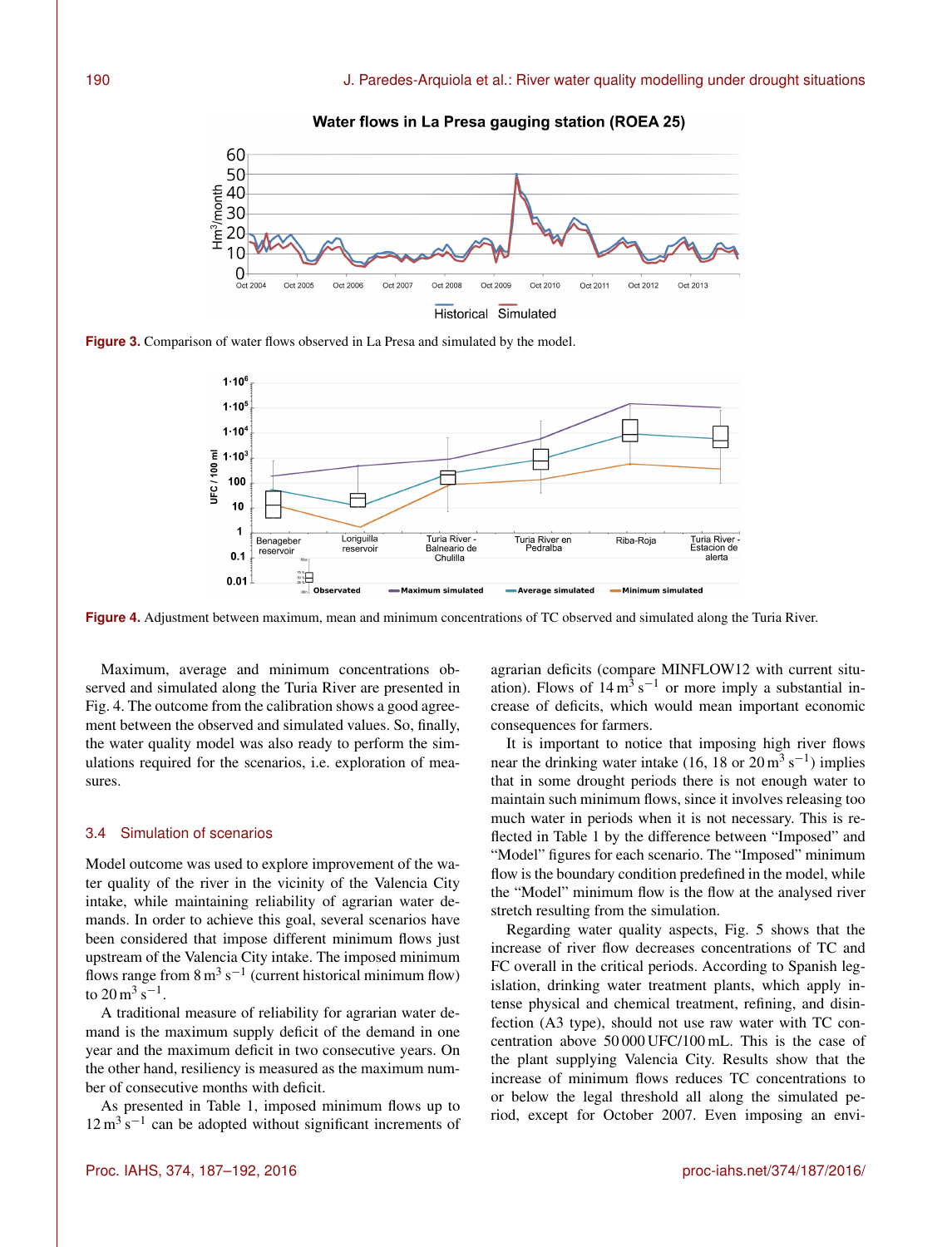#### J. Paredes-Arquiola et al.: River water quality modelling under drought situations 191

**Table 1.** Summarised results for the reliability (Max Def 1 year (%): maximum annual water supply deficit as % of the annual water demand; Max Def 2 consecutive years (%): maximum accumulated water supply deficit in two consecutive years as % of the annual water demand) and resiliency (maximum number of consecutive months with deficit) of the three agricultural water demands for the current situation and for different imposed minimum flows at river stretch where the Valencia City water intake (VWI) is located (MINFLOW: 12, 14, 16, 18 and  $20 \,\mathrm{m^3\,s^{-1}}$ ).

|                          | <b>Current SITUATION</b><br>Minimum Flow in VMI |                                           |            | MIN FLOW 12<br>Minimum Flow in VMI |                                          |            | MIN FLOW 14<br>Minimum Flow in VMI |                                           |            |
|--------------------------|-------------------------------------------------|-------------------------------------------|------------|------------------------------------|------------------------------------------|------------|------------------------------------|-------------------------------------------|------------|
|                          |                                                 |                                           |            |                                    |                                          |            |                                    |                                           |            |
|                          | Imposed                                         | Model<br>8                                |            | Imposed<br>12                      | Model<br>12                              |            | Imposed<br>14                      | Model<br>14                               |            |
|                          | Max Def 1<br>year $(\%)$                        | Max Def 2<br>consecutive<br>years $(\% )$ | Resiliency | Max Def 1<br>year $(\%)$           | Max Def 2<br>consecutive<br>years $(\%)$ | Resiliency | Max Def 1<br>year $(\%)$           | Max Def 2<br>consecutive<br>years $(\% )$ | Resiliency |
| Campo del Turia          | 25.5                                            | 50.2                                      | 24.0       | 25.5                               | 50.2                                     | 24.0       | 25.5                               | 50.2                                      | 24.0       |
| <b>Pueblos Castillos</b> | 29.5                                            | 48.3                                      | 24.0       | 30.0                               | 48.7                                     | 24.0       | 35.5                               | 54.3                                      | 24.0       |
| <b>Tradicionales</b>     | 16.1                                            | 30.6                                      | 24.0       | 16.2                               | 30.7                                     | 24.0       | 17.3                               | 31.8                                      | 24.0       |
|                          |                                                 |                                           |            |                                    |                                          |            |                                    |                                           |            |
|                          |                                                 | MIN FLOW 16                               |            |                                    | MIN FLOW 18                              |            |                                    | MIN FLOW 20                               |            |
|                          |                                                 | Minimum Flow in VMI                       |            |                                    | Minimum Flow in VMI                      |            |                                    | Minimum Flow in VMI                       |            |
|                          | Imposed<br>16                                   | Model<br>8.2                              |            | Imposed<br>18                      | Model<br>8.2                             |            | Imposed<br>20                      | Model<br>8.2                              |            |
|                          | Max Def 1<br>year $(\%)$                        | Max Def 2<br>consecutive<br>years $(\%)$  | Resiliency | Max Def 1<br>year $(\%)$           | Max Def 2<br>consecutive<br>years $(\%)$ | Resiliency | Max Def 1<br>year $(\%)$           | Max Def 2<br>consecutive<br>years $(\%)$  | Resiliency |
| Campo del Turia          | 25.8                                            | 51.4                                      | 28.0       | 25.8                               | 51.4                                     | 28.0       | 29.0                               | 56.1                                      | 34.0       |
| <b>Pueblos Castillos</b> | 56.5                                            | 87.0                                      | 28.0       | 74.3                               | 125.6                                    | 28.0       | 78.0                               | 148.1                                     | 34.0       |



**Figure 5.** Concentrations of simulated Total Coliforms (TC) near the intake of Valencia City water for different environmental flow (imposed minimum flow) conditions.

ronmental flow of  $20 \text{ hm}^3$  month<sup>-1</sup>, concentrations remain above 50 000 UFC/100 mL. However, the global situation improves. Moreover, according to the results, it is not necessary to maintain the minimum flow all the time since most of the simulated period TC concentrations stay between 20 000 and 30 000 UFC/100 mL, which are more than acceptable concentrations. Hence it would be better to define a variable minimum flow regime, which allows keeping water in the reservoirs when it is not necessary for water quality issues, and which ensures increased river flows when pollution peaks occur.

Other alternatives have also been taken into consideration, such as disinfection treatments in different WWTPs, but even in the optimal scenarios, an increase of water releases from the reservoirs is necessary to reduce pathogens in the Valencia City water intake.

## **4 Conclusions**

In this study a water quantity-quality model for the Turia River has been developed. This model allowed us to analyse the influence of total (TC) and faecal coliforms (FC) in the raw water arriving to the Valencia City water supply in